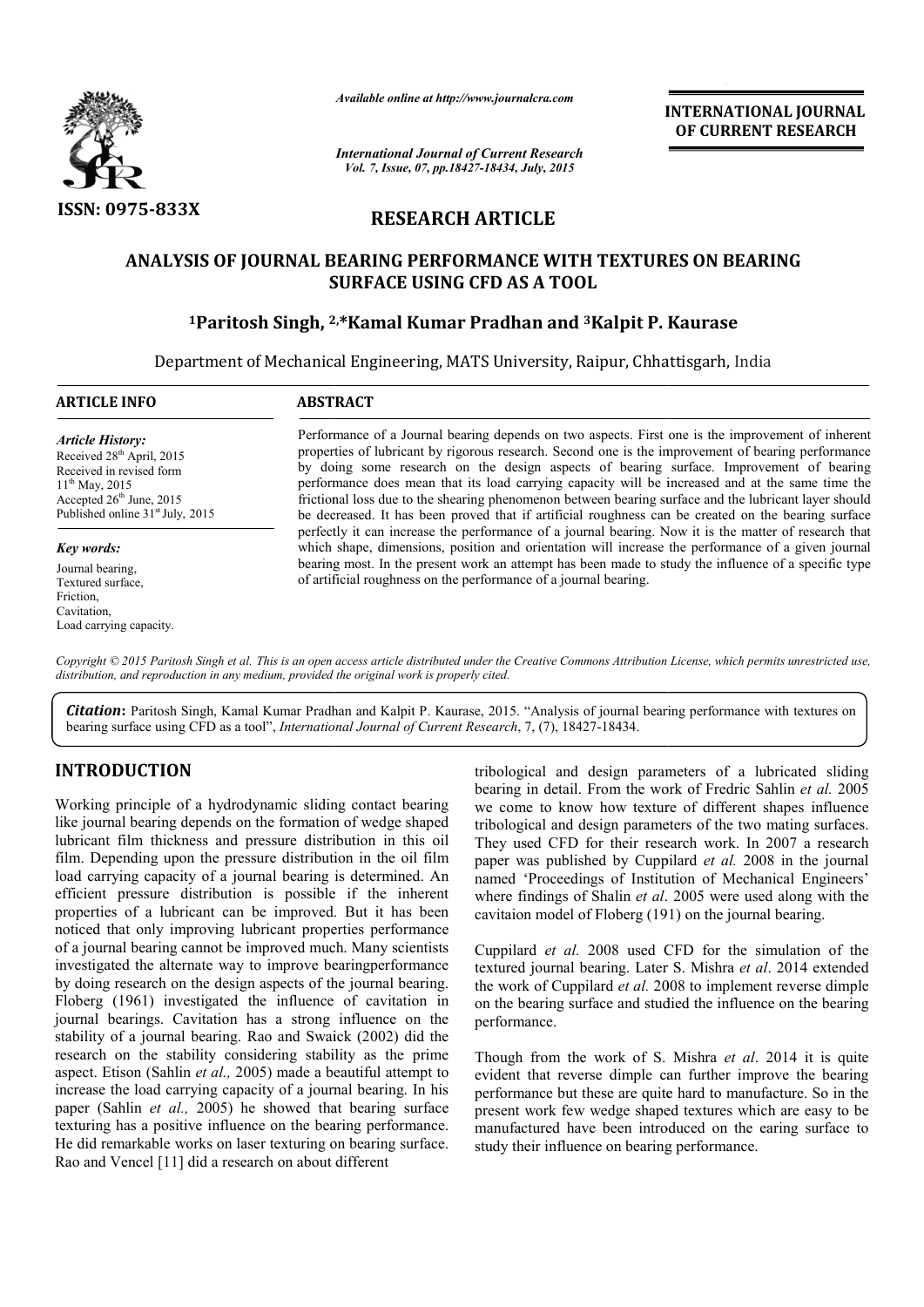#### **Numerical Model**

#### **Equations**

In the present work the problem has been investigated numerically using a CFD software named Fluent. The Computational Fluid Dynamics is based on the theory of Navier-Stokes which can be expressed as following.

$$
\frac{\partial}{\partial x_i} \left( \rho u_i u_j \right) = -\frac{\partial p}{\partial x_i} + \frac{\partial}{\partial x_j} \left[ \mu \left( \frac{\partial u_i}{\partial x_j} + \frac{\partial u_j}{\partial x_i} \right) \right] \tag{1}
$$

$$
\frac{\partial}{\partial x_i}(ou_i) = 0 \tag{2}
$$

#### **Cavitation model**

When there is a mixed flow in any flow domain then cavitation model has to be followed if the flow is being analysed by a CFD software like fluent. Here in the present work Rayleigh– Plesset (Majumder) cavitation model has been used which has been described and tested successfully in reference (Mishra *et al*. 2014). In the present work mix flow or multi-phase flow is occurred as lubricant vapour is produced when pressure falls under the saturation pressure psat. The quantity of vapour bubbles is governed by the equationsof growth and collapse of bubbles described by Plesset (Niyogi *et al.,* ).This multi-phase model is chosen to be homogeneous, i.e. all fluids share the same velocity andpressure field.

#### **Geometries used and parameters studied**

In the present simulation a two dimensional flow domain has been used. Use of two-dimensional geometry accelerates computational time. Reference (Cuppilard *et al.,* 2008) has been referred for the lubricant properties. Dimensions of the flooded bearing have been taken from reference (Cuppilard *et al.,* 2008) and the dimensions are as follows

Length  $l = 0.133$  m, Shaft radius  $Rs = 0.05$  m. Radial clearance  $c = 0.145$  mm. Eccentricity ratio  $1 = 0.61$ . Angular velocity  $v = 48.1$  rad/s. Properties of lubricant are as follows.

Density is 840 kg/m3 and a dynamic viscosity is 0.0127 Pa s. Here no-slip boundary condition has been assumed at the bearing walls. Fluid layer attached to the shaft surface moves with same velocity of the shaft. Fluid layer attached to the bearing surface is static. Cupillard considered a series of ten dimples on the surface of a two-dimensional bearing in his work. The distance between dimples does not exceed 10 per cent of their width. A two-dimensional texture model can be seen in Fig. 1(a).

Cupillard *et al*. showed in their work [Cupillard *et al*., 2008] that how position of dimple cluster influence the performance parameter of a journal bearing by changing the dimple position keeping other parameters, that is, the number of bearings, start angle of placement of bearing, the ratio of dimple width to

minimum thickness of fluid film, angle of span and inter dimple angle unchanged.



**Fig. 1. Two-dimensional model: (a) textured bearing model and (b) dimple geometry**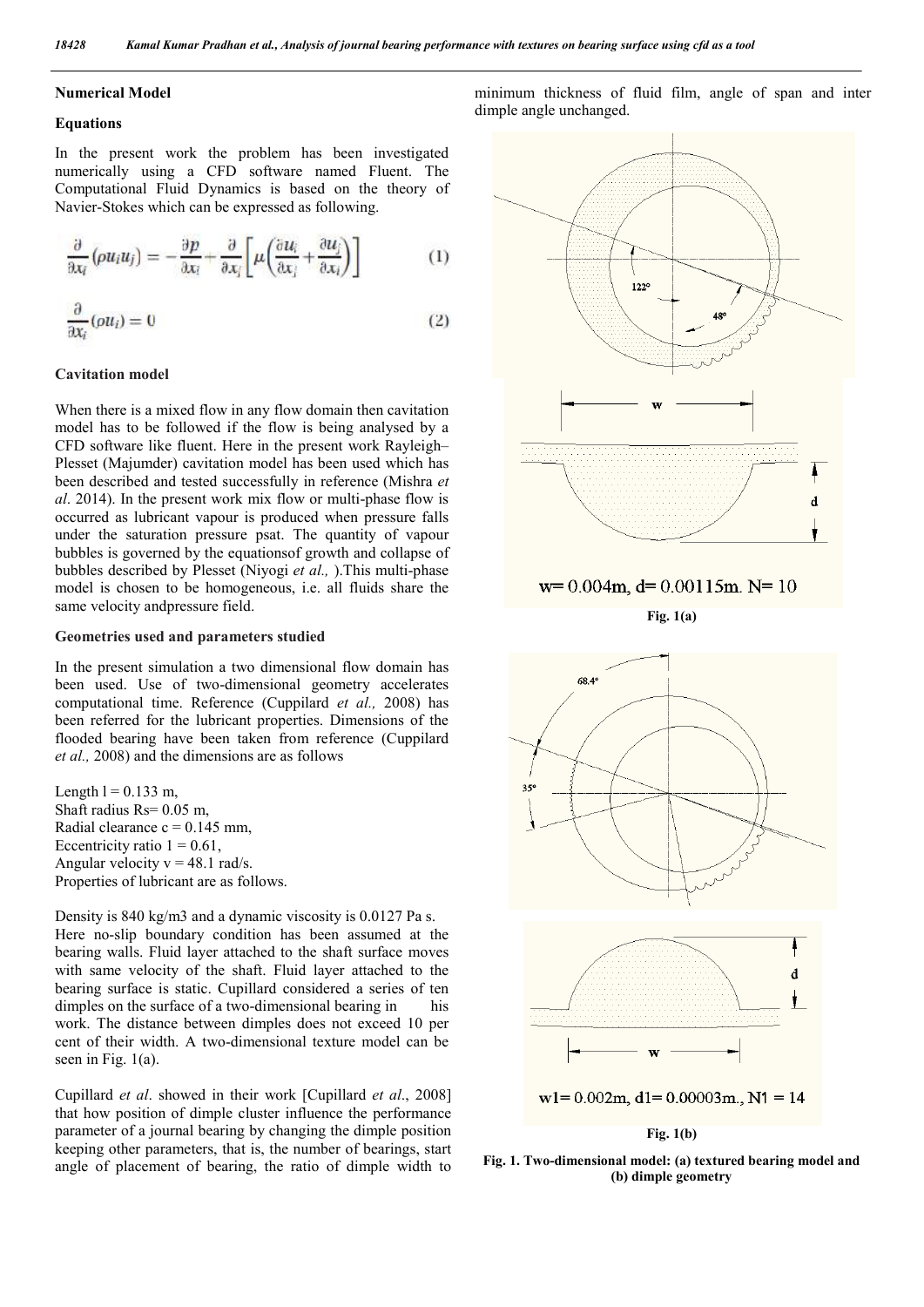Dimples have been generated with parametric dimensions of its width and depth. The ratio of width (d) and minimum thickness of the lubricant film  $(h_{min})$ , which is a dimensionless number, has been considered as the reference. For the above bearing this  $\frac{d}{h_{min}}$  is greater than unity Load carrying capacity (W), the friction force (Fr), and the friction coefficient (f) have been calculated for a fixed eccentricity of the bearing. The load carrying capacity is calculated from the integration of the pressure acting on the shaft

$$
W = L \left( \int_{0}^{2\pi} p \cos \theta \, R \, d\theta \right)^{2} + \left( \int_{0}^{2\pi} p \sin \theta \, R \, d\theta \right)^{2} \quad \dots \dots \dots \dots (3)
$$

The friction force is calculated from the following equation-

$$
F_r = L \int_0^{2\pi} \tau R^2 d\theta \qquad \qquad \dots \dots \dots \dots \dots \dots \dots (4)
$$

The friction coefficient is the ratio of friction force and load carrying capacity. It is expressed as-

$$
f = \frac{F_r}{W} \qquad \qquad \dots \dots \dots \dots \dots \dots \dots \tag{5}
$$

Performance of any bearing is judged by calculating the friction coefficient and comparing the value among the considered bearings.

### **Validation of the mathematical model**

In this paper, work of Cuppilard *et al.* 2008 has been reproduced. In his work Cuppilard *et al.* 2008 considered cylindrical dimple on the bearing surface and this topology has been used tested with ANSYS CFX software but the his work here has been reproduced using Fluent software. In this validation process all the settings regarding topological property of flow volume, physical properties of the flowing fluid and numerical properties of simulation have been verified.

Cupillard considered three types of dimple configurations in his work. Two of them have been verified with Fluent  $6.3.26$ . These two configurations are dimples started at 57° and 122°. These two configurations have been shown in Fig.2.



**Fig. 2(a)**



**Fig. 2(b)**

#### **Fig. 2. Two-dimensional model: (a) dimple starting angle 57° (b) dimple starting angle 122°**

Here other parameters like the number of bearings, start angle of placement of bearing, the ratio of dimple width to minimum thickness of fluid film, angle of span and inter dimple angle have been kept unchanged in accordance with reference Cuppilard *et al.* 2008

The results those have been obtained from the CFD analysis have been mentioned below.



**Fig. 3. Pressure distribution of Smooth bearing and bearings with dimple starting angle 57° and 122°**

Data regarding pressure at every node have been stored in form of a text file and then have been used in a MATLAB program for numerical integration to calculate carrying capacity of the bearing and frictional force between bearing surface and fluid film. After calculating the load carrying capacity and friction force we have calculated the friction coefficient and examined with the result calculated by Cuppilard *et al.* 2008. The above mentioned comparisons have been mention in the table below. The above results are completely in complying with the reference Cuppilard *et al.* 2008.

#### **Validation of few previous modifications**

In the year of 2014 a work on texturing of journal bearing surface was done by S. Mishra *et al.* In their modification a set of another reversed dimples were introduced. The position of this dimple array and dimensions of each reverse dimples have been shown in figure below.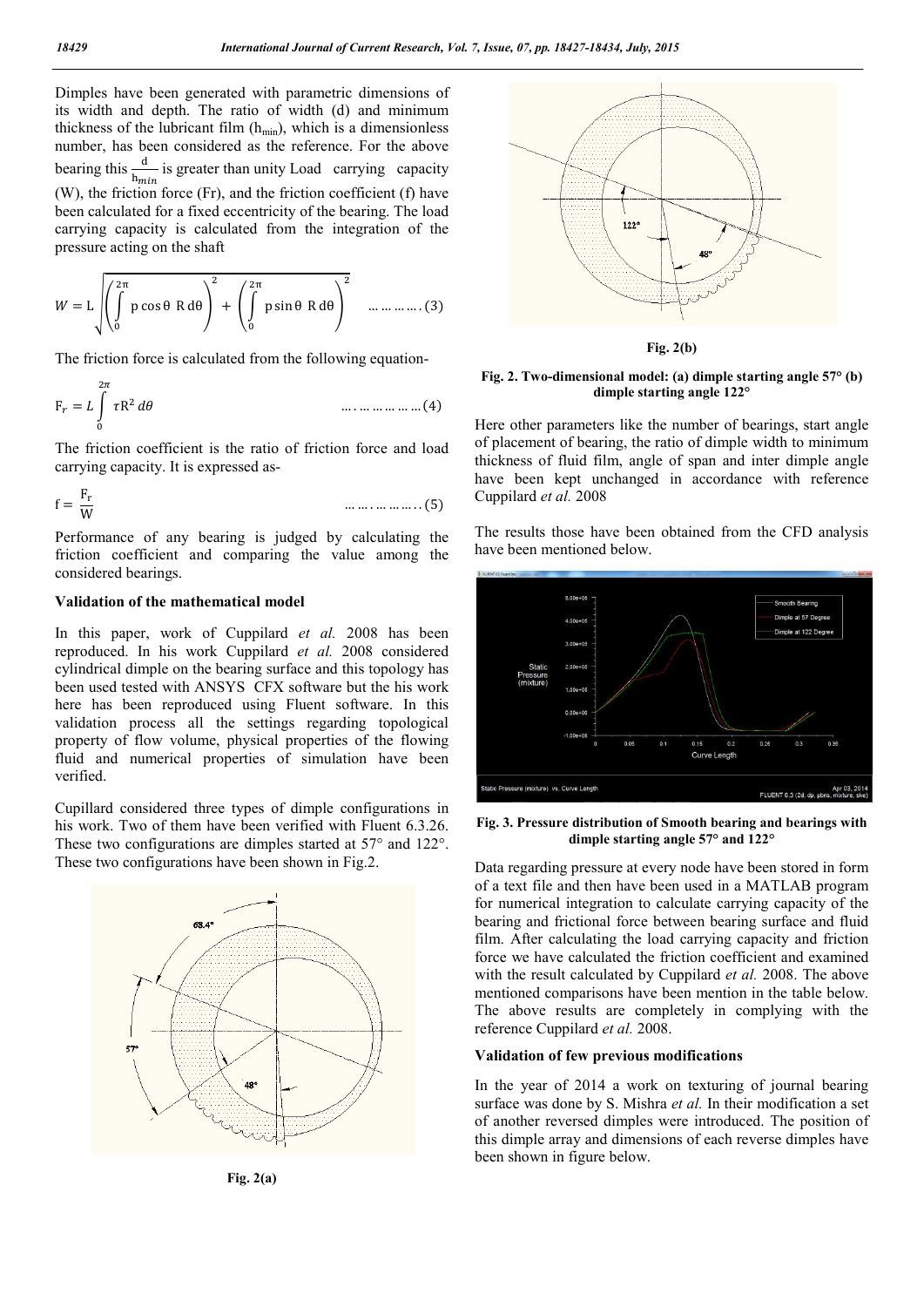|  |  | Table 1. Load capacity and friction coefficient |
|--|--|-------------------------------------------------|
|  |  |                                                 |

| S. No. | Bearing Detail           | Load carrying capacity (W) in newton | Friction Force (Fr) in Newton | Coefficient of friction | <b>%age change</b> |
|--------|--------------------------|--------------------------------------|-------------------------------|-------------------------|--------------------|
|        | Smooth bearing           | 4664.100                             | 3.7205                        | 0.002941725             |                    |
|        | start angle $57^{\circ}$ | 3581.287                             | 12.47                         | 0.003481988             | 18.3655287         |
|        | start angle 122°         | 4527.330                             | 2.275                         | 0.002711311             | $-7.8326153$       |



**Fig. Overall position of all the dimples in Modification incurred by S. Mishra** *et al.,* **2014**



**Fig. Enlarged view to show the second set of reverse dimples in Modification incurred by S. Mishra** *et al***. 2014**



**Fig. Geometrical dimensions of reverse dimples introduced in Modification incurred by S. Mishra** *et al***. 2014**

Below are the figures depicting meshed dimple portion of the bearing.





**Enlarged view of meshing of two types of reverse dimples in modification incurred by S. Mishra** *et al***. ?**

On completion of simulation that is after getting the convergence, pressure distribution and shear stress distribution data have been derived, plotted and stored. Below are the graphs showing variation of pressure and shear stress at different nodal position on the journal surface. With help of this stored data 'Load Carrying Capacity' and 'Friction Force' have calculated by integrating as per equation 1.14 and 1.15 in Matlab. The 'Load Carrying Capacity' has been calculated as 4563.492 N and the 'Friction Force' has been calculated as 12.315 N. To find out the 'Friction Coefficient' ratio of 'Friction Force' and 'Load Carrying Capacity' has been calculated it has been found out as 0.002698591.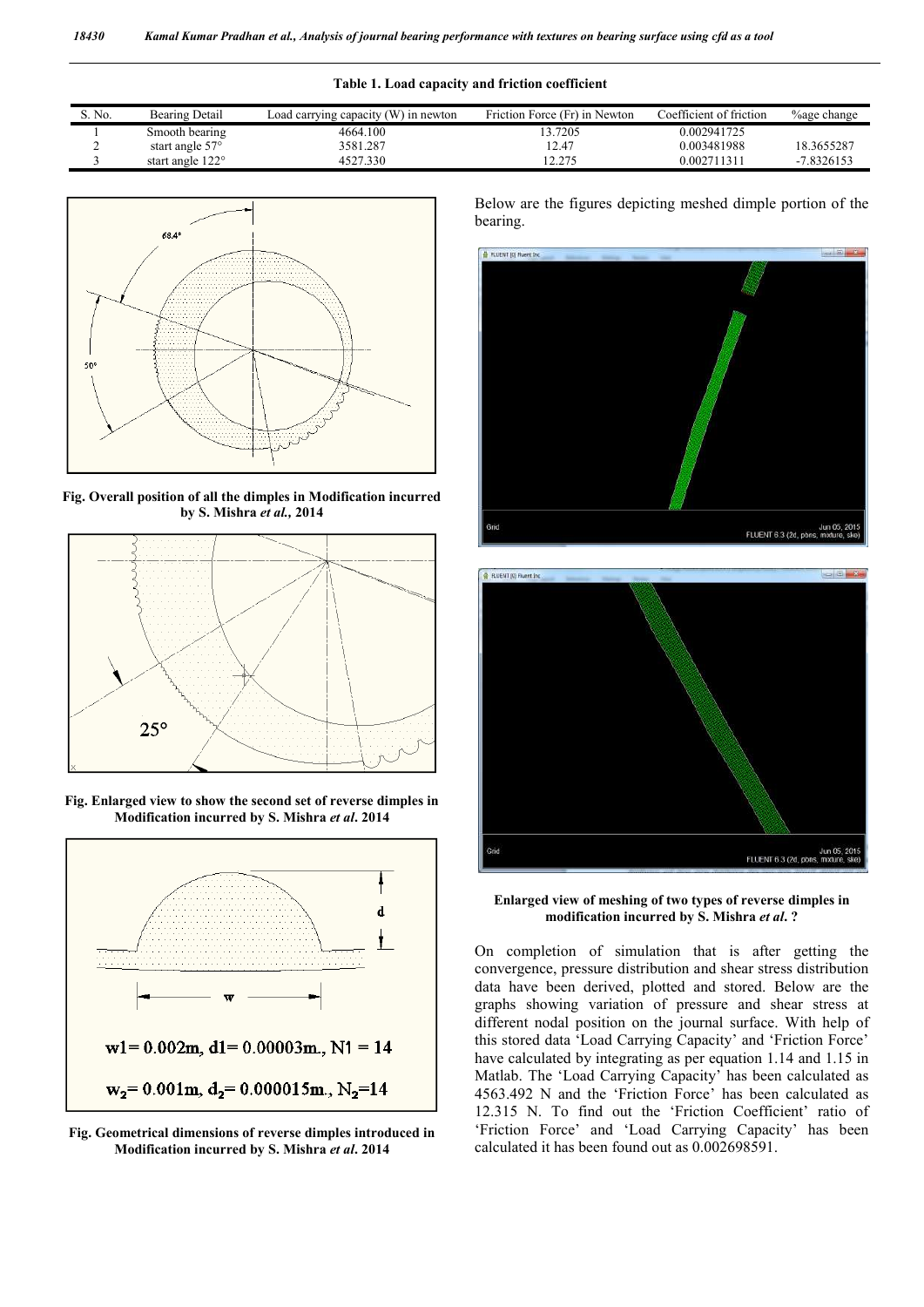

**Plot of pressure distribution on journal surface**



**Plot of shear stress distribution on journal surface**

Though the result achieved in this modification is same as result achieved by Mishra *et al*. (2014) but the configuration is not feasible to be achieved due to difficulties in manufacturing. So few more modifications have been tried.

#### **Design modification adopted**

In the present work it has been investigated that whether any other shape of dimple increase the performance of the journal bearing more than the bearing dimple designed by Cupillard *et al.* (2008). To do this, wedge shaped dimple has been introduced in place of spherical shaped dimple at the most efficient place on the bearing surface as found out by Cupillard *et al* in their work mentioned in reference (Cupillard *et al*., 2008). Below is the topological details of the wedge shaped dimples. The geometry of the flow region has been created in GAMBIT software and meshing along with face zone and cell zone definition have been completed in the same software. After doing the mentioned job in GAMBIT the file has been saved as a '.msh' file to import in Fluent. In Fluent software the .msh file is read first to get the meshed flow region. This has been shown below. The geometry of the flow region has been created in GAMBIT software and meshing along with face zone and cell zone definition have been completed in the same software. After doing the mentioned job in GAMBIT the file has been saved as a '.msh' file to import in Fluent. In

Fluent software the .msh file is read first to get the meshed flow region. This has been shown below.



**Fig. 4. Topological details of the wedge shape dimples**



**Fig. 5. Full view of meshed journal bearing with wedge shaped bearing**

In the figure below an enlarged view of meshed dimple has been shown. It is very clear from the figure that two types of element have been used to mesh the dimple region of the flow area. These elements are quadrilateral and triangular elements.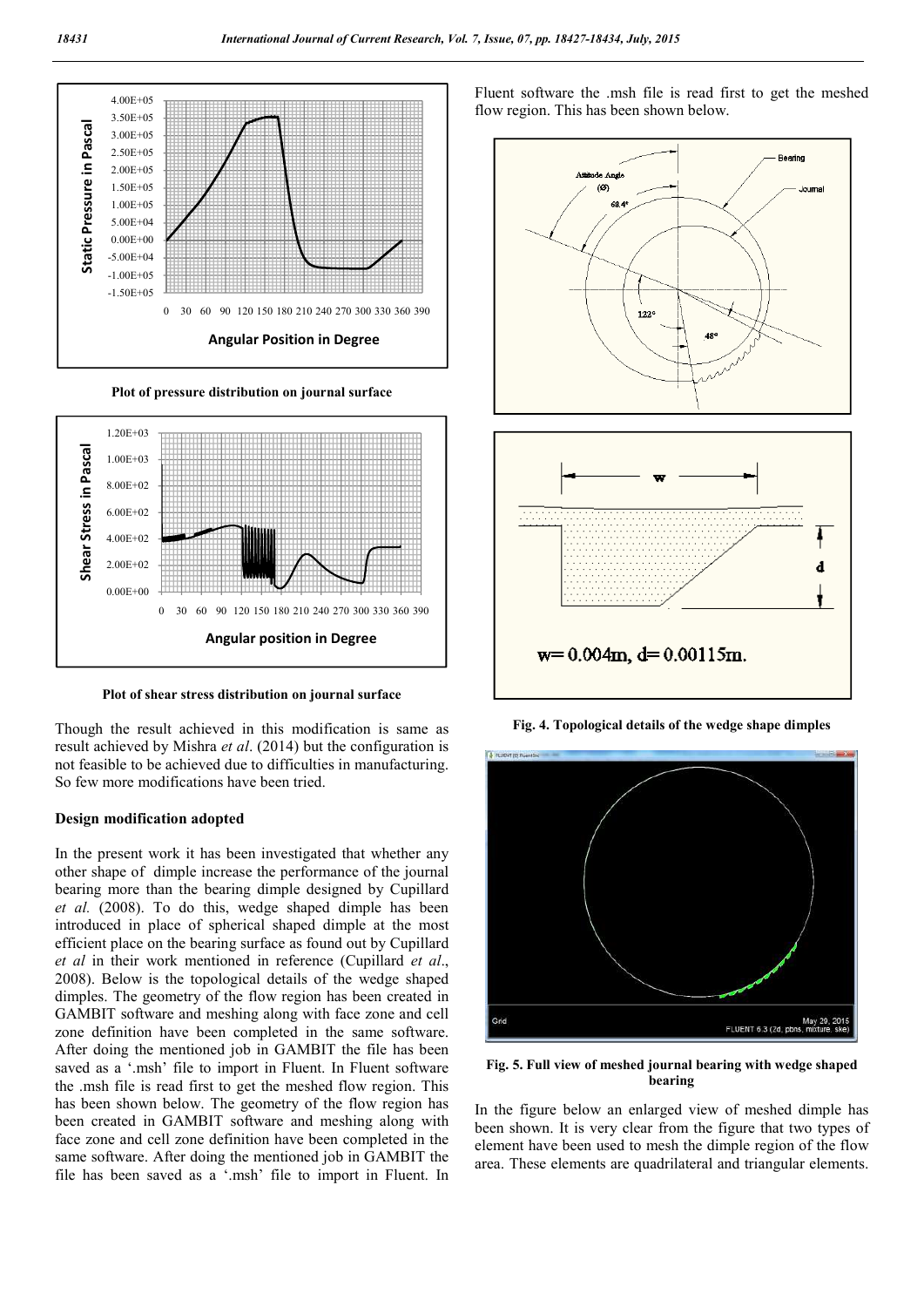To mesh the dimple regions first the regions have been divided in two parts in such a way that one part is a rectangular area and other part is a triangular area. In rectangular area quadrilateral elements have been imposed and in triangular area triangular elements have been imposed. This type of planed meshing improves the result of simulation and give better output.



**Fig. 6. Enlarged view to show meshing strategy on a single wedge shape dimple region**

Different physical and mathematical parameters those have been used for the simulation of flow inside a journal bearing with wedge shape dimples have been kept same as those used for the simulation of journal bearing with cylindrical dimples as mentioned in above sections. The parameters which have been set for CFD simulation have been mentioned below:

Face zone type of all the boundaries of the 'Flow Region'. Properties of fluid. Turbulence parameters. Parameters to define physical state of fluid.

- Parameters to define cell zone conditions.
- Parameters to define different boundary conditions.
- Convergence parameters.

Details about each above mentioned parameters have been discussed previously. After setting of all the above mentioned parameters the problem has been simulated and the following outputs have been derived after convergence is arrived. The outputs are-

Contour plotting of pressure distribution.

Graph plotting of pressure distribution versus linear length along the periphery of bearing where length measured from attitude angle line.

Graph plotting frictional shear stress of journal surface and fluid film versus peripheral length of journal starting from attitude angle line.

Writing of pressure data and shear-stress data at all the nodal position on bearing surface in a text file.

Below is the figure of a contour plotting depicting the pressure distribution at the region of inlet-outlet.



**Fig. 7. Pressure distribution at maximum film thickness region**

Figure above shows that at the inlet-outlet region pressure is within atmospheric level. But as angular distances increases starting from the attitude line along the bearing periphery, pressure is increased. A figure has been shown below to depict pressure distribution at the dimple region.



**Fig. 8. Pressure distribution at dimple region**

With increase in angular distance along the periphery cavitation condition arrives beyond 180°. In cavitation region pressure is dropped below atmospheric pressure and when pressure reaches up to vapor pressure level of the lubricant the pressure variation stopped. A figure has been shown below to present the contour plotting of pressure variation at cavitation region.

In Figure 3.25 graph plotting has been presented to show the variation of pressure with respect to the angular position of nodes on bearing periphery measuring from the attitude angle line.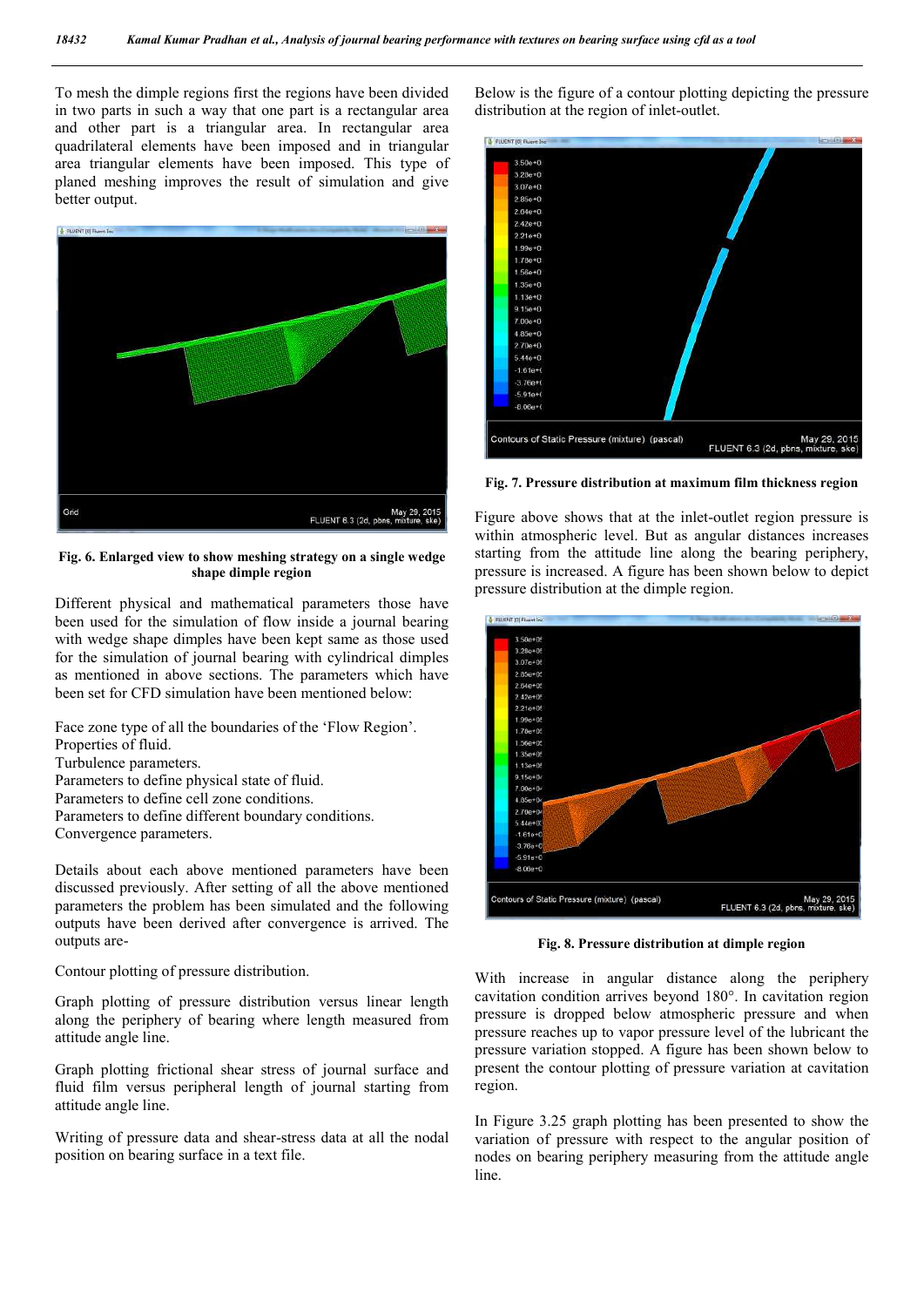

**Fig. 9. Pressure distribution at cavitation region**



**Fig. 11. Plot of pressure distribution on journal surface**

It is very much understood that if a shaft rotates on a lubricant film then there will be a friction in between rotating journal surface and the adjacent fluid film. This shear stress varies at point to point on the journal surface. A graph plotting has been shown below to depict the variation of shear stress at different nodes on journal surface measuring the angular distance from attitude line along the journal periphery.



**Fig. 10. Plot of shear stress distribution on journal surface**

The data which have been generated from the simulation to predict the pressure distribution and shear-stress at different nodal point are stored in a text file for further work. Actually these data are having immense importance. With help of these data, 'Load Carrying Capacity' and 'Friction Force' are calculated with help of Matlab. As mentioned in chapter 1.0 'Load Carrying Capacity', 'Friction Force' and 'Friction Coefficient' are calculated from equation 1.14, 1.15 and 1.16 respectively, these mathematical operation have been done in Matlab on the stored pressure distribution data and shear stress data generated from CFD simulation in Fluent. After doing the integrations in Matlab with help of stored pressure distribution and shear stress distribution data following results have been gatten.

Load Carrying Capacity (W)= 4384.300 newton Friction Force= 11.973 newton Friction Coefficient= 0.002730881

# **RESULTS AND DISCUSSION**

All the modifications availed by different authors and also the idea of modification which have been incurred in the present work have been influenced the bearing performance in different way. All the results have been presented in this section in tabular form to compare al together.

#### **Table 3.4. Comparisons of results of dimpled bearing as per reff. (2), Reff. (35) and journal bearing with modification incurred in the present work**

| S.No.          | Details of<br>roughness                                                                              | Load<br>carrying<br>capacity (W)<br>in newton | Friction<br>Force<br>$(Fr)$ in<br>Newton | Coefficient of<br>friction |
|----------------|------------------------------------------------------------------------------------------------------|-----------------------------------------------|------------------------------------------|----------------------------|
| 1              | Roughness<br>parameter as per<br>reference<br>(Cupillard et al.,<br>2008) with initial<br>angle 122° | 4527.330                                      | 12.275                                   | 0.002711311                |
| $\mathfrak{D}$ | Roughness<br>parameter as per<br>the modification<br>adopted by S.<br>Mishra et al.<br>(2014).       | 4563.492                                      | 12.315                                   | 0.002698591                |
| 3              | Dimpled Journal<br>Bearing with<br>modification of the<br>present work                               | 4384.300                                      | 11.973                                   | 0.002730881                |

From the above table it is quite clear that modification adopted by Mishra *et al*. (2014) is most fruitful but very hard to manufacture so other comparatively simply manufacturable roughness may be incorporated and studied to see how performance parameter is getting influenced.

## **REFERENCES**

Borghi, A., Gualtieri, E., Marchetto, D., Moretti, L. and Valeria, S. 2008. "Tribological effects of surface texturing on nitriding steel for high-performance engine applications" Wear 265, 1046–1051.